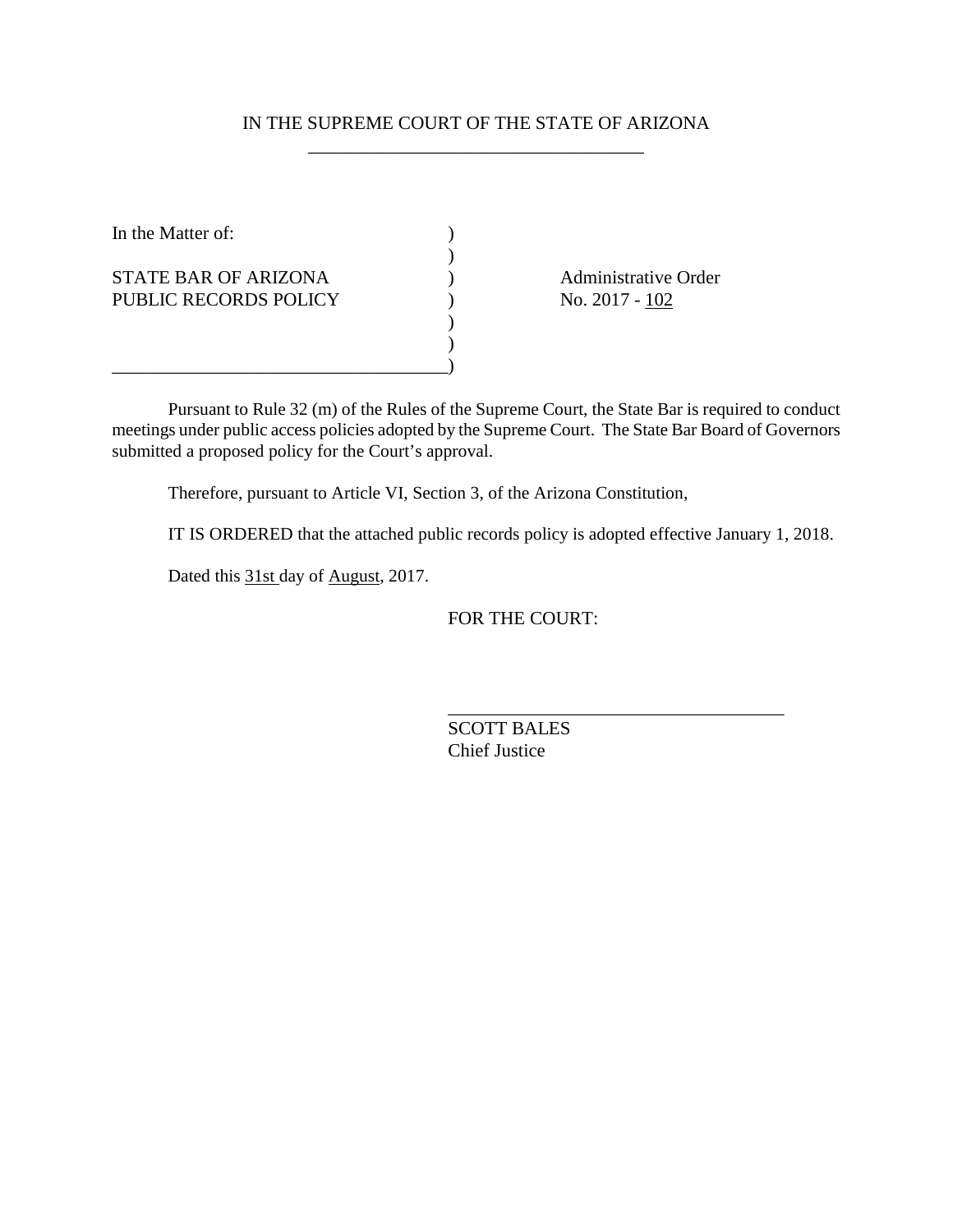# **STATE BAR OF ARIZONA PUBLIC RECORDS POLICY**

**(a) Authority and Effective Date.** This policy is adopted pursuant to Rule 32(m), Rules of the Supreme Court of Arizona, and is effective January 1, 2018.

**(b) Purpose.** This policy shall govern access to Bar records, including those that deal with its constitutional, regulatory or statutory duties. A presumption of public access exists for Bar records, but public access to Bar records is not absolute and shall be consistent with reasonable expectations of personal privacy, restrictions in statutes or court rules, or as provided in court or protective orders.

**(c) Scope.** This policy governs public access only to those records in the possession of the Bar and its staff or stored under Bar ownership and control in facilities or servers. A person or entity entrusted by the Bar with the storage and maintenance of Bar records is not subject to this policy and may not respond to a request for access to Bar records, absent express written authority from the custodian of Bar records or separate authority in policy or statute to grant access to the documents. Records solely in the possession of individuals not employed by the State Bar who serve on boards, committees, task forces, or sections that were prepared by the individuals and in their sole possession, including private notes, communications, and working papers, are not Bar records and are not subject to public access under this policy.

## **(d) Definitions.**

- 1. "Access" means the ability to view or obtain a copy of a Bar record.
- 2. "Bar record" or "record" means all existing documents, papers, letters, maps, books, tapes, photographs, films, sound recordings or other materials, regardless of physical form or characteristics made or received in the course of any official business by the Bar that provide evidence of the organization, functions, policies, decisions, procedures, operations or other official activities of the Bar.
- 3. "Custodian of Bar records" or "custodian" means the Chief Executive Officer/Executive Director (CEO/ED) of the State Bar or the CEO/ED's designee. The custodian is the person responsible for processing public requests for access to Bar records.
- 4. "Commercial purpose" means the use of a Bar record for the purpose of sale or resale or for the purpose of producing a document containing all or part of the copy, printout or photograph for sale or the obtaining of names, addresses and contact information from Bar records for the purpose of solicitation or the sale of names, addresses and contact information to another for the purpose of solicitation or for any purpose in which the purchaser intends or can reasonably anticipate the receipt of monetary or other gains, or is the recipient of monetary or other gains, from the direct or indirect use of the Bar record.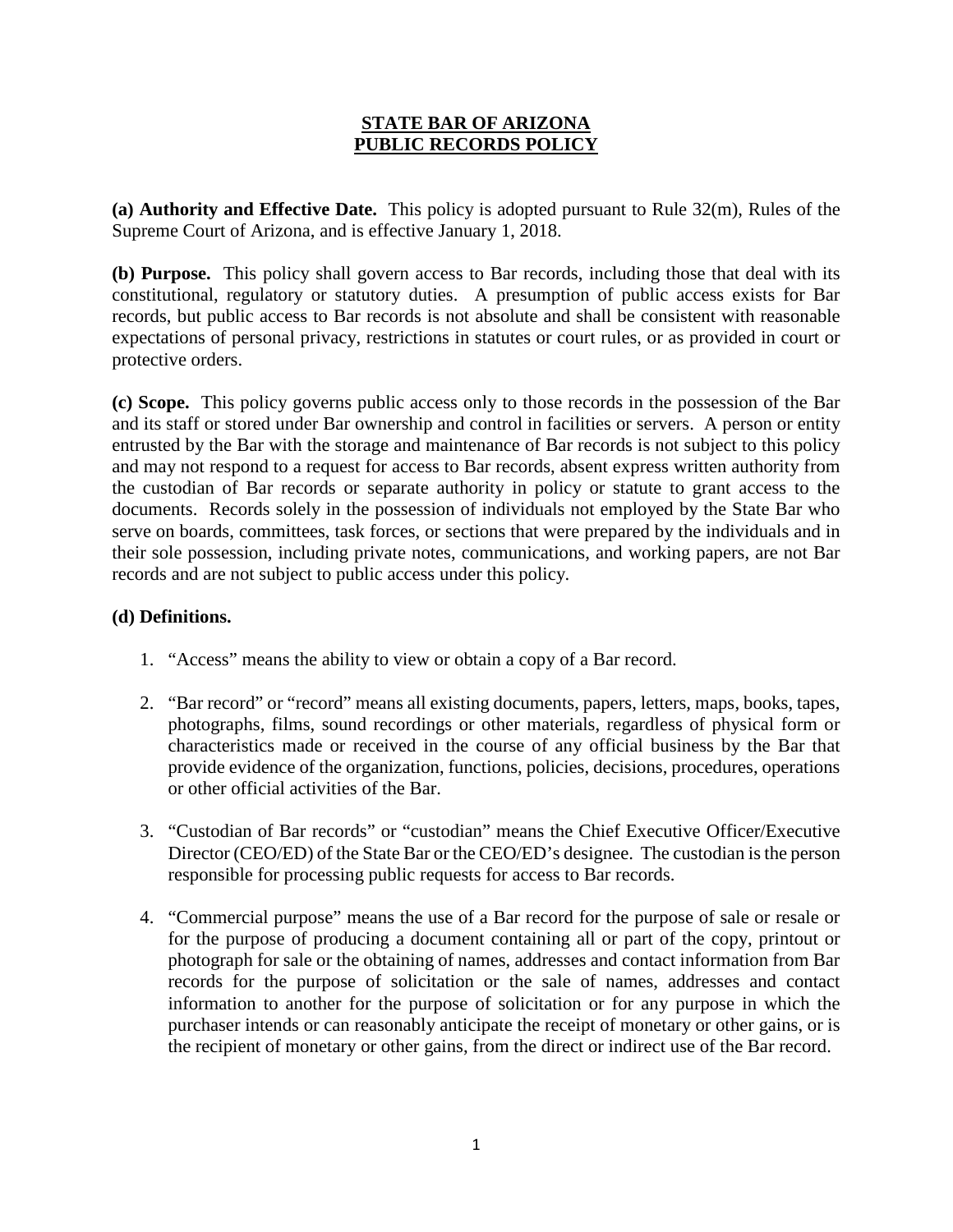#### **(e) Bar Records - Public Records Policy.**

- 1. The Bar shall make available for inspection and copying all Bar records, unless the record falls within the specific exemptions of this policy, any court rule or order, statute, or other policy adopted by the Board of Governors. Where identifiable interests in confidentiality, privacy of members or their clients, or the best interests of the Bar outweigh the presumption of openness, public access to some records may be restricted; however, in each case, the justification for the restriction shall be explained in writing by the custodian.
- 2. *New Records.* The Bar is not required to index, compile, re-compile, re-format, program or otherwise reorganize existing information to create new records not maintained in the ordinary course of business. Removing, deleting, or redacting information from a record that is exempt from disclosure under this policy, or reproducing a record in non-original format, is not deemed to be creating a new record as defined herein.
- 3. *Redactions.* Any reasonably segregable portion of a Bar record shall be released to the requester after redaction of any portions that are exempt from disclosure under this policy. The custodian shall inform the requester if a Bar record is entirely exempt from disclosure, or if there is no reasonably segregable portion of a Bar record to release after the record is redacted in accordance with this policy.
- 4. *Exemptions*. In addition to exemptions referenced above, the following categories of Bar records are exempt from public access:
	- A. *Human Resources Records*. Records concerning individuals who are employees or who perform volunteer services are exempt, except for the following information:
		- (1) Full name of individual;
		- (2) Dates of employment;
		- (3) Current job title and description, and effective dates of employment;
		- (4) Name, location and phone number of division to which the individual is currently assigned;
		- (5) Information made public pursuant to the Bar's IRS Form 990 filing;
		- (6) Information authorized to be released by the individual to the public unless prohibited by law.
	- B. Specific information and records regarding:
		- (1) internal policies, guidelines, procedures, or techniques, the disclosure of which would reasonably be expected to compromise the conduct of disciplinary or regulatory functions, investigations, or examinations;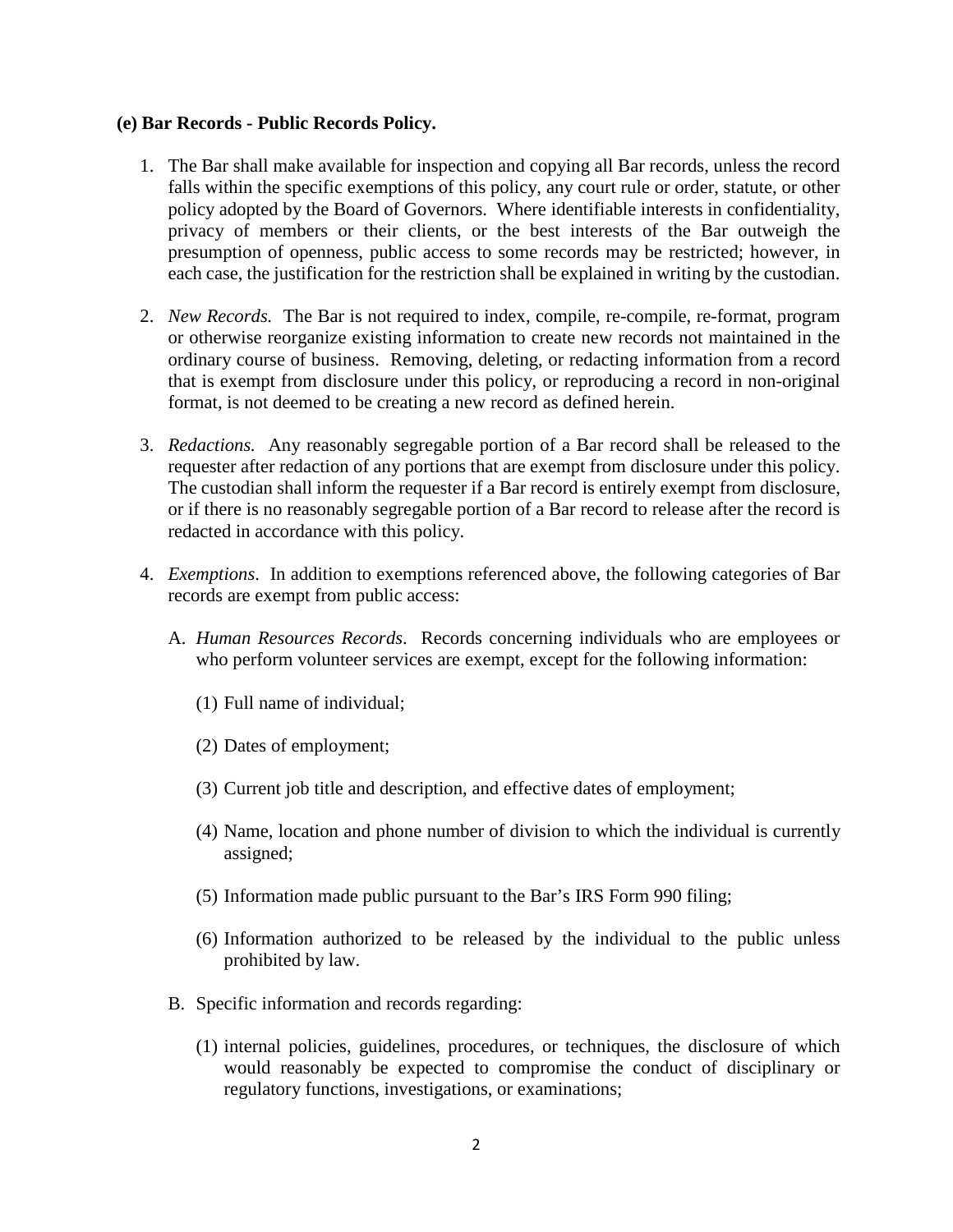- (2) applications, investigations, awards, and hearing or proceeding records relating to legal specialization, fee arbitration, client protection funds, appointments and mandatory continuing legal education to the extent that they contain confidential personal information or information confidential under attorney-client privilege, the Rules of Professional Conduct, or other rules or law;
- (3) records covered by attorney-client privilege, confidentiality, and/or by workproduct doctrine; and
- (4) any record that reflects deliberative, predecisional communications regarding the decision-making process of the Bar or its employees, including but not limited to drafts, briefing materials, recommendations, and advisory opinions.
- C. Valuable formulae, designs, drawings, computer source code or object code, and research data created or obtained by the Bar, including:
	- (1) Administrative or technical information regarding computer hardware, software, and networks;
	- (2) Information regarding the infrastructure, integrity, security, and use of computer and telecommunication networks, databases, and systems;
	- (3) Information describing the technical location, design, function, operation, or access control of computer networks, automated data processing or telecommunications systems;
	- (4) Information related to designs, drawings, computer source code or object code, research data, and user and/or system audit logs;
	- (5) Trade secrets, proprietary commercial information, and proprietary financial information obtained from any source;
	- (6) Security measures and surveillance techniques; and
	- (7) Information provided by the Bar in the procurement of computer and telecommunication networks, databases, services, and systems.
- D. Information regarding the infrastructure, integrity, and security of computer and telecommunication networks, databases, and systems. Information contained in, development and staging environments, and any system maintained for disaster recovery.
- E. Annual licensing or registration forms and related records, including applications for fee hardship waivers and any decision or determinations on the hardship waiver applications.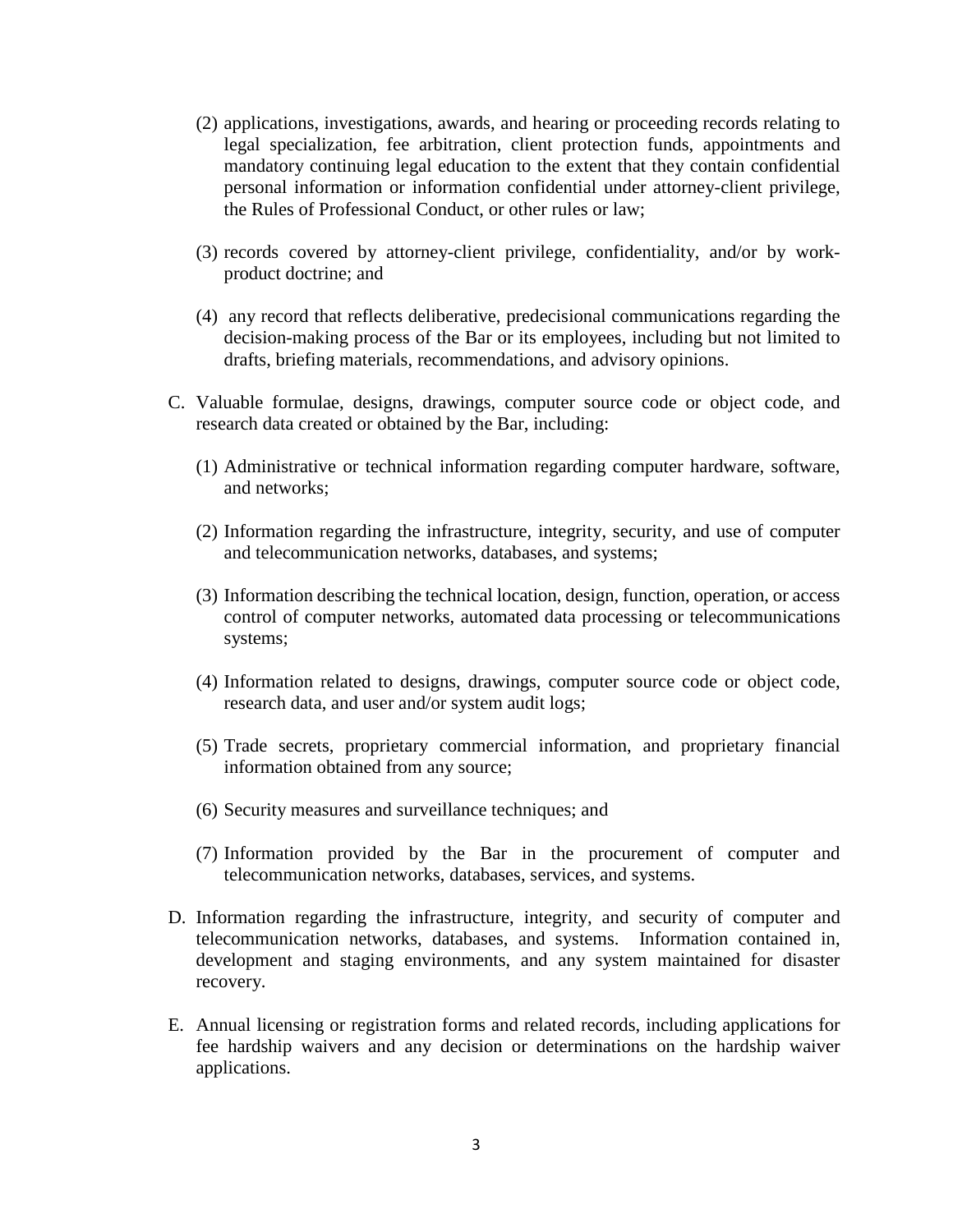- F. Applications made pursuant to Rule 38 and Rule 39 of the Rules of the Supreme Court of Arizona to the extent they contain confidential information, information subject to attorney-client confidentiality, or information otherwise protected by rule, statute or policy.
- G. All applications and information about participants in the State Bar's Mentor Program, and all records pertaining to requests for advice, opinions or assistance submitted to: the Ethics Department, including the Ethics Hotline; the Member Assistance Program, Member Assistance Program Hotline, or Peer Support volunteers; and the Bar's voluntary law office management program (currently called Practice 2.0), including Trust Account and Practice Management Hotlines and the lending library. Statistical information not descriptive of any readily identifiable person or persons may be disclosed.
- H. Records pertaining to lawyer regulation, including lawyer discipline and unauthorized practice of law, shall be subject to disclosure only under Rules 70 and 80 of the Rules of the Supreme Court of Arizona.
- I. Proprietary records and trade secrets of entities involved in business relationships/partnerships with the Bar if disclosure to the public before or after the execution of an interim or comprehensive agreement would adversely affect the financial interest and/or competitive market position of the Bar.
- J. Continuing legal education materials prepared by or for the State Bar, including but not limited to, Continuing Legal Education, Lawyer Assistance Programs, State Bar sections or committees, or Publications departments of the State Bar of Arizona, including but not limited to registration lists, individual affidavits compiled for members for the purpose of tracking a lawyer's compliance with mandatory requirements, written materials, workbooks, PowerPoint slides and other proprietary information.
- K. All security plans, codes and other records that provide for the security of information, individuals, or property in the possession or custody of the State Bar against theft, tampering, improper use, trespass, or physical abuse or violence.
- L. Information about and content of emails hosted on the azbar.org email exchange as a service to members of the Bar, except for official email communications to and from Bar staff, boards or committees that meet the definition of a Bar record under (d)(2).
- M. All metadata, regardless of whether the document to which it pertains is subject to disclosure under this policy or is exempt from this policy.

### **(f) Bar Records-Procedures for Access.**

1. *General Procedures*. All records requests shall be in writing, on the form provided by the State Bar for that purpose, and submitted to the Bar records custodian. The Bar must implement this policy and adopt and publish on its website the custodian's contact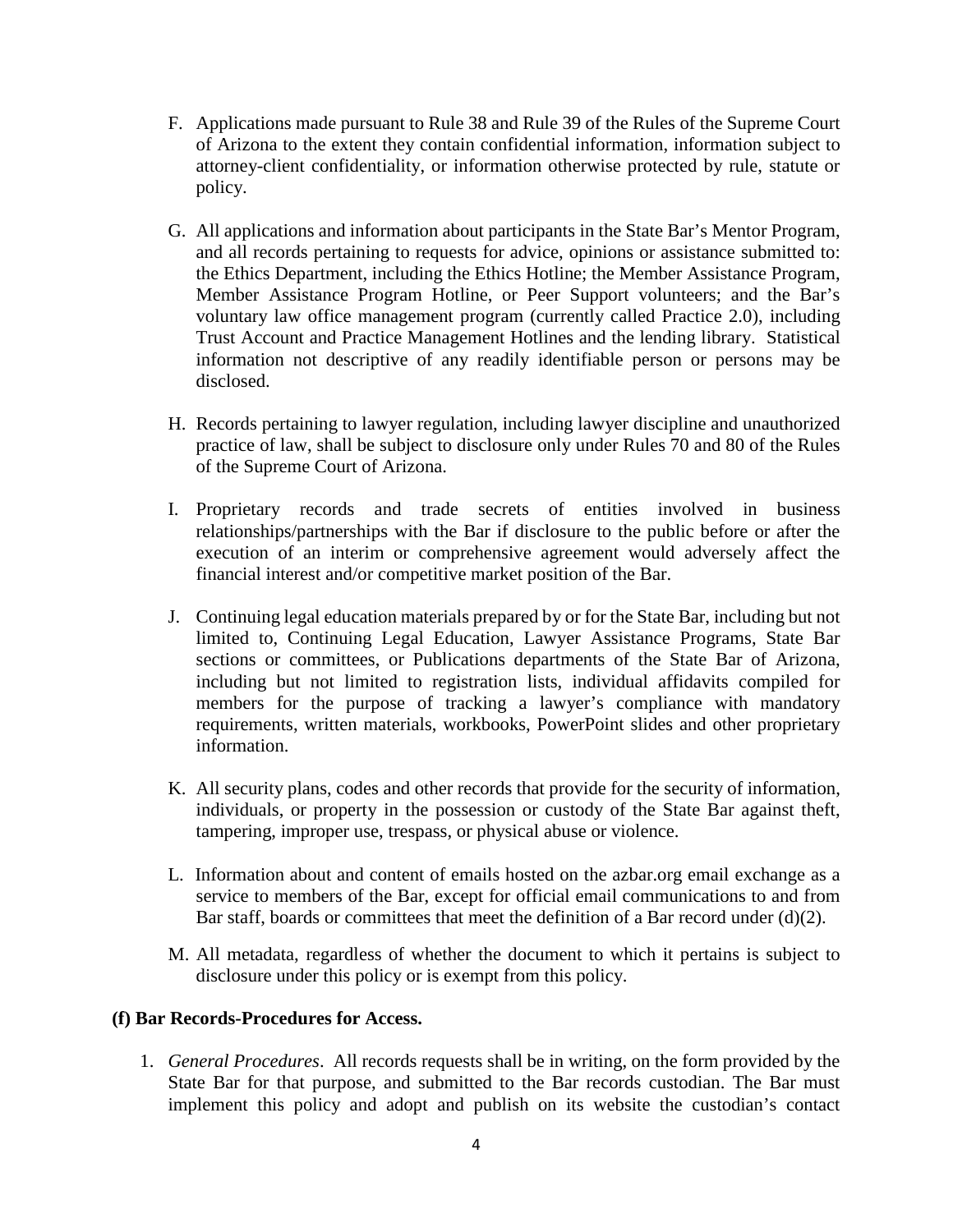information and the procedures and fee schedules for accepting and responding to records requests by the effective date of this policy. The Bar shall promptly acknowledge receipt of the request, and shall communicate with the requester as necessary to clarify any ambiguities as to the records being requested. The custodian shall provide the records, consistent with this policy, within a reasonable time. Records requests directed to individuals other than the custodian will not be considered a formal records request. If the custodian determines that the request will result in a misuse of Bar records, is an abuse of this policy, or violates any portion of this policy, the custodian may deny the request per subsection (g).

- 2. *Commercial purpose.* When a person requests Bar records for a commercial purpose, the person shall provide a statement setting forth the commercial purpose for which the Bar records will be used. Upon being furnished the statement, the custodian may disclose such records subject to this policy and the fee provisions below.
- 3. *Charging of Fees*.
	- A. Non-commercial purpose.
		- (1) A fee may not be charged to view Bar records at the Bar's main office, subject to the provisions below.
		- (2) A fee may be charged for the photocopying or scanning of Bar records according to the fee schedule approved by the Board of Governors and published on the State Bar website.
		- (3) A reasonable fee may be charged for research or administrative services required to fulfill a request taking longer than one hour, including requests to view Bar records at the Bar's main office. The fee shall be assessed from the second hour onward.
	- B. Commercial purpose.
		- (1) The custodian shall collect a fee for the cost of:
			- (a) obtaining the original or copies of the records and all redaction costs; and
			- (b) the time, equipment and staff used in producing such reproduction.
		- (2) The custodian may make billing or payment arrangements with the applicant before satisfying the request, and is authorized to receive and hold deposits for estimated costs until costs are finally determined.
		- (3) A fee may be charged for the value of the reproduction on the commercial market as best determined by the custodian.